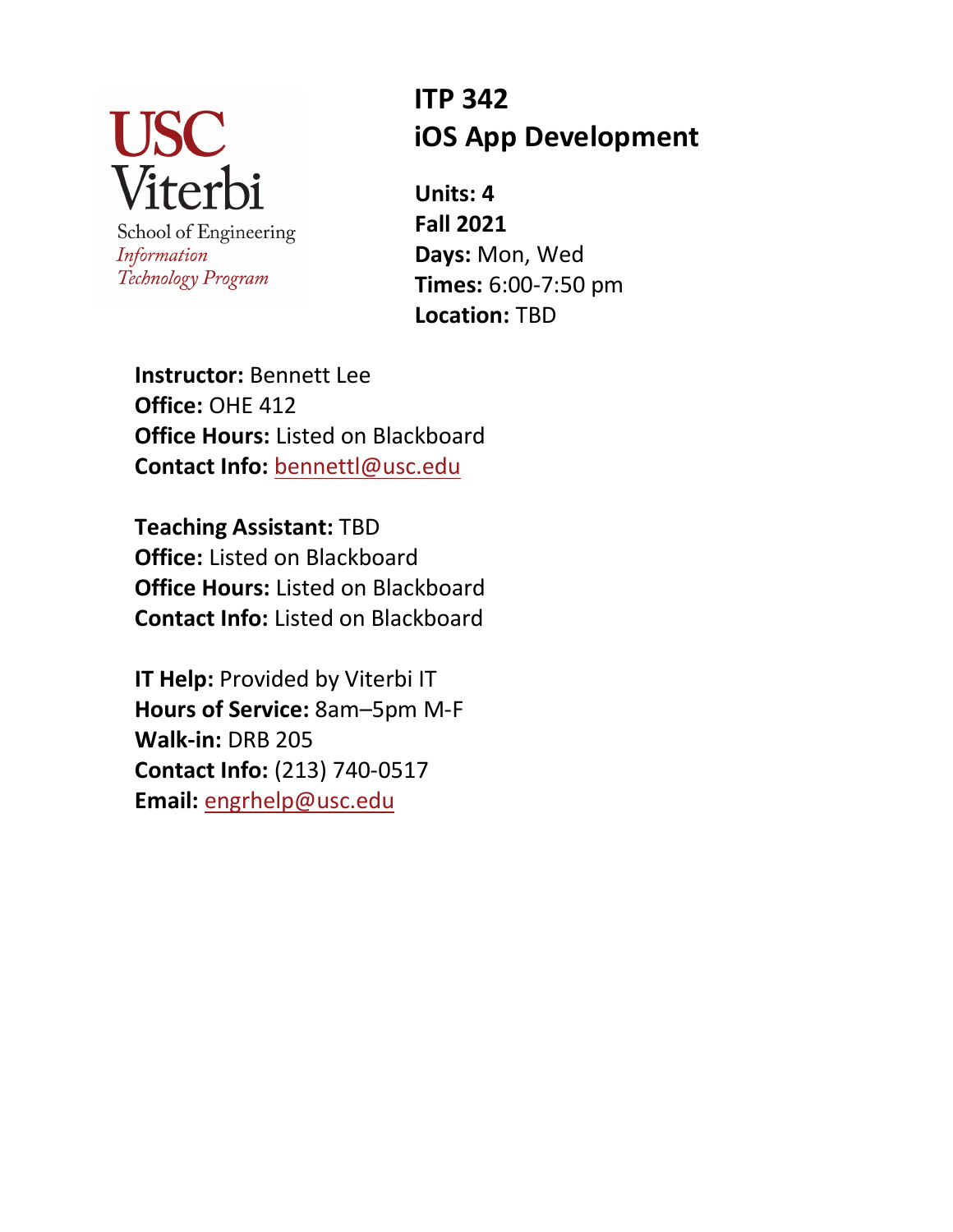## **Course Description**

This course teaches how to develop applications for iOS mobile devices using the iOS SDK (Software Development Kit) and Apple's Xcode IDE (Integrated Development Environment). Students learn the fundamentals of the Swift programming language and the various frameworks needed to build native mobile apps for iPhone and iPads. Students build various apps from start to finish that follow Apple's Human Interface Guidelines, handle user input, and properly use important software design patterns.

#### **Learning Objectives**

- Develop iOS mobile app using Swift
- Design UI for iPhones and iPad screens
- Evaluate and integrate third-party APIs and libraries into mobile app
- Apply principles of effective UI design
- Understand the hardware and software constraints of developing for mobile platforms
- Learn and use the software design patterns needed for mobile app development

## **Prerequisite(s):** ITP 365 or CSCI 104L

#### **Format**

This course will make use of Blackboard for content and assignments. Lecture slides and any supplemental course content will be posted to Blackboard for use by all students. Any and all announcements for the course will be posted to Blackboard. All assignments will be posted to Blackboard and will be submitted through Blackboard. **Please familiarize yourself with Blackboard before the course begins**.

## **Required Readings and Supplementary Materials**



Keur, Christian. *iOS Programming: The Big Nerd Ranch Guide (6th edition)* Big Nerd Ranch Guides, 2017. ISBN: 978-0134682334

## **Supplementary Books**



Apple Education. *Intro to App Development with Swift*. Apple Inc. - Education, 2017. iBooks, https://itunes.apple.com/us/book/intro-to-app-development-withswift/id1118575552?mt=11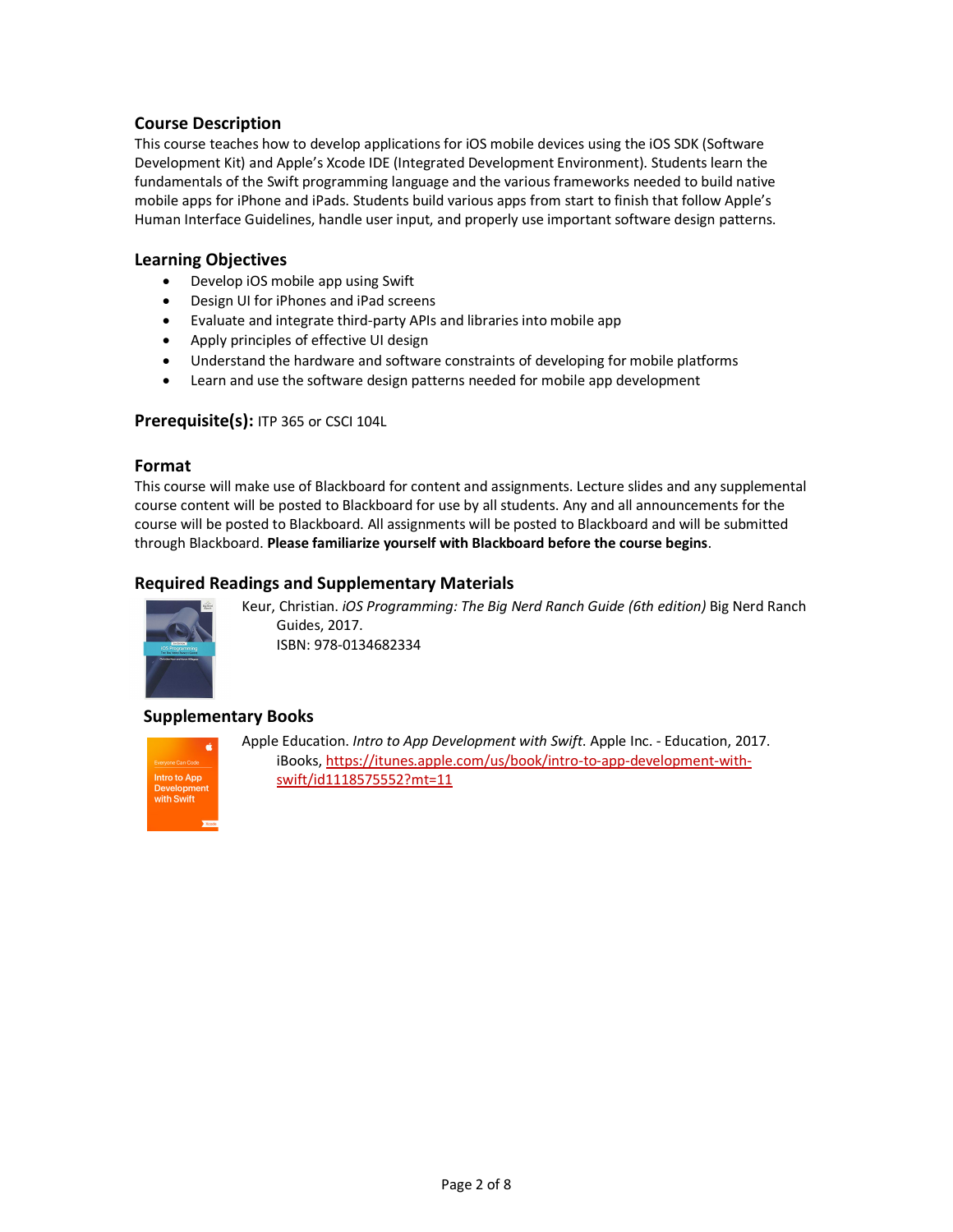## **Grading Breakdown**

| Item                                    | % of Grade |
|-----------------------------------------|------------|
| Assignments (weighted proportionally)   |            |
| Exam #1                                 |            |
| Exam $#2$                               |            |
| Final Project Proposal (in Assignments) |            |
| Final Project (see breakdown below)     |            |
| Total                                   |            |

## **Grading Scale**

Course final grades will be determined using the following scale

| А  | 93-100       |
|----|--------------|
| А- | 90-92        |
| B+ | 87-89        |
| B  | 83-86        |
| B- | 80-82        |
| C+ | 77-79        |
| С  | 73-76        |
| C- | 70-72        |
| D+ | 67-69        |
| D  | 65-66        |
| F  | 64 and below |

## **Programming Assignments**

Programming assignments will generally be due 10-14 days after they are assigned and should be completed individually. App code should be submitted on Blackboard and must compile.

## **Final Project Details**

Schedule Week 12 – Submit project proposal (worth 10 points and calculated in Assignments) Week 14 – Revise project proposal if necessary Weeks 14 to 16 – Work on project Final exam period – Final project due (Demo to instructor and answer questions)

#### Basic Requirements

The final project must be a mobile app that is successfully deployed on an iOS device. The concept of the app is determined by the student. The various technical requirements include the use of multiple view controllers, at least one view controller that follows the delegate design pattern, the MVC (Model-View-Controller) design pattern, and an Apple framework not covered by other homework assignments. The proposal should include wireframes of the initial idea / design and a general description of the app.

The final app will be graded on how it fulfills the requirements and the quality / completion of the code. Successful projects will follow Apple's style guidelines and UI standards, allow for user interaction, and demonstrate concepts learned during the course. The final project is taking the place of a final exam. A project must represent the student's sole effort; online tutorials or class examples may be consulted, but they must be improved upon and noted in the final documentation. Failure to note and provide links to any reference material will be considered cheating.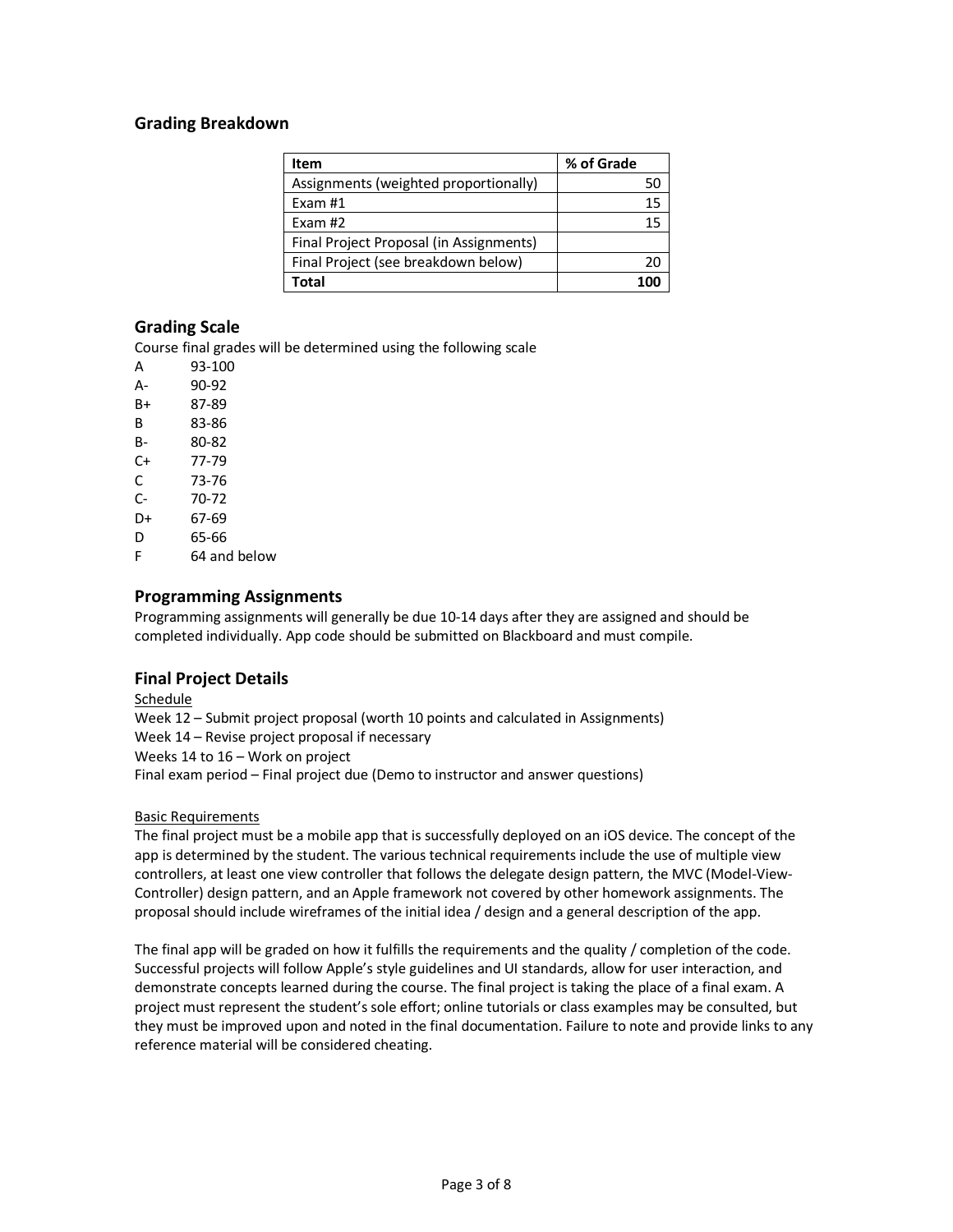Final Project Rubric (20% of overall grade)

| Item                                                          | <b>Points</b> |
|---------------------------------------------------------------|---------------|
| Proper use of Swift                                           | 5             |
| App icon and other images in assets with multiple resolutions | 10            |
| Storyboard and multiple seques                                | 5             |
| Delegation and MVC design patterns used                       | 10            |
| Persistent storage                                            | 5             |
| Technology #1: API                                            | 15            |
| Technology #2: various options                                | 15            |
| App compiles, runs and is fully implemented                   | 10            |
| User interface: flow, Apple's guidelines                      | 15            |
| Comments in code and project files organized well             | 10            |
| Total                                                         | ากเ           |

Each student will demonstrate their final project app individually to an instructor or teaching assistant. The instructor or teaching assistant will also ask questions of the student regarding the design patterns used, persistent storage, and technologies implemented. This usually takes 7-10 minutes per student. With one instructor and two teaching assistants, 40 students can be graded in two hours. This will be done during the final exam time scheduled for the class or at an agreed-upon time during Week 15 or Finals Week.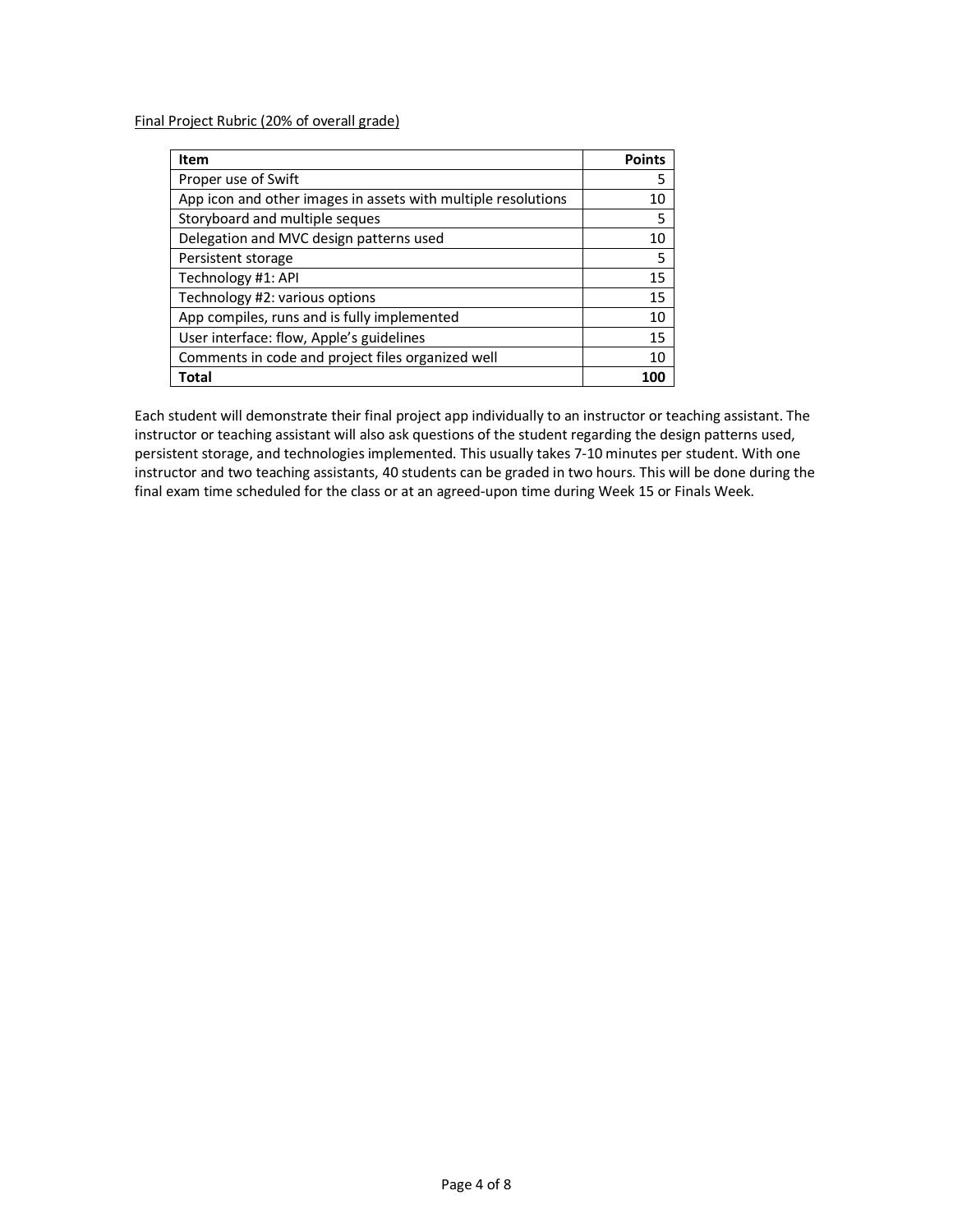## **General Policies**

Students are expected to:

- Attend and participate in lecture discussions and critiques
- Attend and complete weekly Assignments
- Manage and complete individual class projects

Students are responsible for completing assignments and projects by stated deadlines. The assignments will be posted on Blackboard under the "Assignments" section. Each assignment will include instructions, a due date, and a link for electronic submission. Assignments must be submitted using this link.

#### **Late Policy**

It is the student's responsibility to submit assignments on or before the due date. Assignments turned in one day (24 hours) late will have 10% of the total points deducted from the graded score. Assignments turned in over one day and up to three days (>24 hours and <= 72 hours) late will have 50% of the total points deducted from the graded score. After three days, submissions will not be accepted, and you will receive a 0. Each student will be allowed to submit ONE assignment with no late penalty, but this means you still must submit it within three days (72 hours) of the due date. You must indicate that you are using your free late submission in the comments when you submit the assignment, and this may not be used on the final project.

#### **Grading**

Assignments will be graded within two weeks. Students have one week to contest a grade once it has been posted on Blackboard. To contest a grade, create a private post on Piazza with your name, the assignment name, and your reasons. This will allow the grader and instructor to view your submission and make a decision.

#### **Exams**

No make-up exams (except for documented medical or family emergencies) will be offered. If you will not be able to attend an exam due to an athletic game or other valid reason, then you must coordinate with the instructor before the exam is given. You may arrange to take the exam before you leave, with an approved university personnel during the time you are gone, or within the week the exam is given. If you do not take an exam, then you will receive a 0 for the exam.

If you need accommodations authorized by DSP (Disability Services and Programs), notify the instructor at least two weeks before the exam. This will allow time for arrangements to be made.

#### **Attendance**

Attendance will be taken during lecture sessions electronically using Blackboard. Do not share the code with students that are not in the room; doing so is an academic integrity violation. If you would like to be considered for an excused absence, then create a private note on Piazza and select the absent folder. In the post, include your name, week (1-15), day, date, reason, and documentation.

Attendance is not part of the grading breakdown, although attending lectures will help you learn the material and succeed in this class. If you are not able to attend lectures and be an active learner, then do not take this class. The instructor expects you to pay attention during lectures and refrain from distracting your classmates. Chatting while the instructor is talking, texting on your mobile device, and participating on social media sites during class is disrespectful to the instructor and your classmates.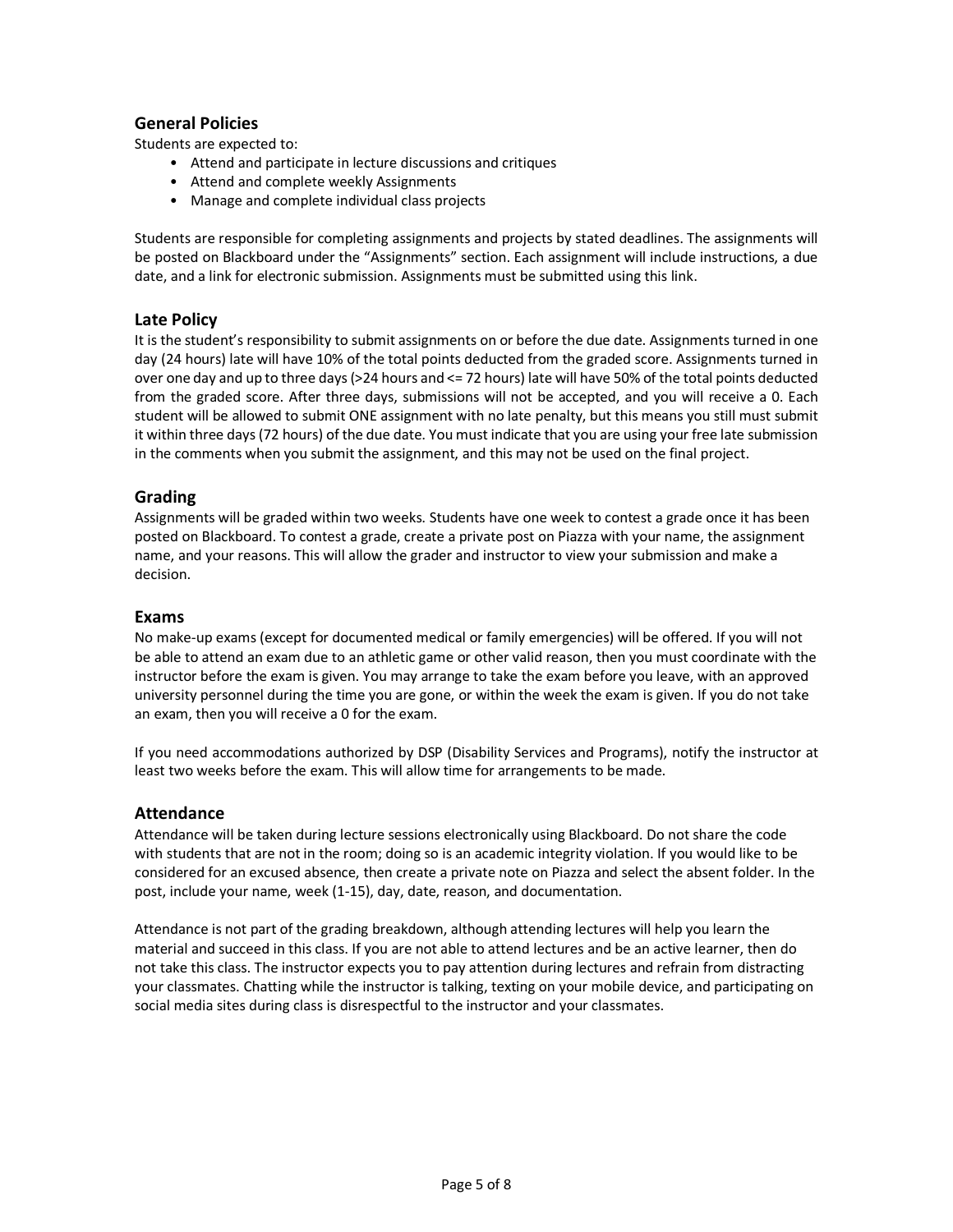## **ITP Computers**

ITP has 20 Mac laptops with Xcode that are available to borrow for a week at a time. Visit the ITP office in OHE 412 during the week (Monday - Friday, 8:30 am - 5 pm) to fill out a loan contract and then receive a laptop and power adapter. If all of them have been checked out, then you will be placed on the waiting list. You must return it each week. If there is no one on the waiting list, then the laptop will be renewed to you for another week. If you do not return it after a week, then you will lose the privilege and the laptop will be repossessed.

You will not be able to save your work on the ITP lab computers and the ITP laptops. Once they are restarted, all work will be deleted. Use an external USB drive or a repository like GitHub or Dropbox to save your work. ITP is not responsible for any lost work.

ITP offers Open Lab use for all students enrolled in ITP classes. These open labs are held beginning the second week of classes through the last week of classes. They are listed on the ITP website at http://itp.usc.edu.

## **Late Add**

If a student adds the course after the first meeting, they are responsible for any lectures and work that was missed. If due dates for assignments were missed, then the student will have one week from their registration date to submit the assignments.

If the course is added during the third week of classes, then the student must meet with the instructor to create a plan together on how to catch up to the rest of the class.

#### **Academic Integrity**

SCampus is USC's Student Guide to Policies and Conduct Code and can be found at http://scampus.usc.edu. Students will be referred to the Office of Student Judicial Affairs and Community Standards (SJACS) for further review, should there be any suspicion of academic dishonesty. The Review process can be found at http://www.usc.edu/student-affairs/SJACS/.

Assignments and projects in computer programming courses are different from those in some other types of courses. Students may NOT collaborate, work together, share code, or in any way exchange solutions for assignments and projects. All assignments are analyzed by software that looks for similarity. Any sharing of ideas or code will be considered a violation of academic integrity (cheating); an SJACS report will be filed with the recommended penalty of an F in the course. Do not share your code with anyone else in this or a future section of the course, as allowing someone else to copy your code carries the same penalty as you copying the code yourself.

If the instructor, a grader, or a lab assistant suspects you of academic dishonesty, it has to be reported to SJACS. Do not share assignments with another person. Do not submit another person's work as your own. Do not look at other students' papers during exams. Do not leave the room during an exam without permission. Do not cheat! As Trojans, we are faithful, scholarly, skillful, courageous, and ambitious.

## **Course Material**

Do not reproduce, distribute, or post any lecture material, assignments, or exams publicly without the written consent of the instructor. Students may take notes and make copies of course materials for their own use. They may not post the course materials on sites such as CourseHero. Doing so is a copyright violation and an academic integrity violation that will be dealt with accordingly.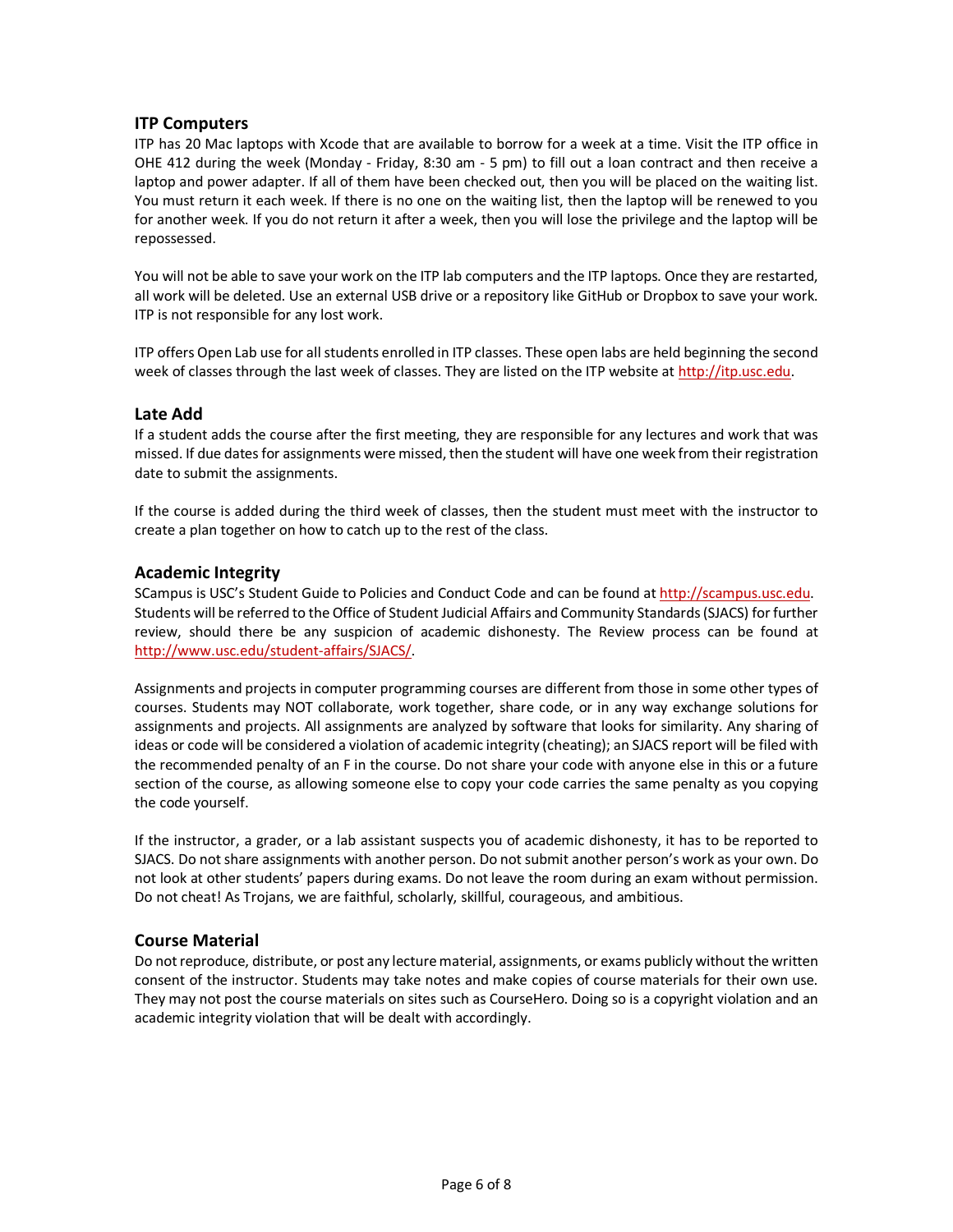## **Course Schedule: A Weekly Breakdown**

|               | <b>Topics/Daily Activities</b>                                               | <b>Readings</b>                          | <b>Deliverable/ Due Dates</b>                                                          |
|---------------|------------------------------------------------------------------------------|------------------------------------------|----------------------------------------------------------------------------------------|
| Week 1        | Xcode<br>Interface Components, Icon Images                                   | Ch. 1 (Keur)                             | HW 0 - Install Xcode by<br>second class meeting                                        |
| Week 2        | Swift<br>Auto Layout                                                         | Ch. 2 (Keur)                             | HW 1 - Profile<br>Due Friday of Week 2                                                 |
| Week 3        | User Interaction<br><b>Outlets and Actions</b>                               | Ch. 3 (Keur)<br>Ch. 4 (Keur)             | HW 2 - Choose                                                                          |
| Week 4        | <b>View Controllers</b><br><b>Alert Controllers</b>                          | Ch. 5 (Keur)                             | $HW 2 - Choose$<br>Due Friday of Week 4                                                |
| Week 5        | <b>Structs and Classes</b><br><b>Model and Collections</b>                   | Ch. 6 (Keur)                             | HW 3-Tip Calculator                                                                    |
| Week 6        | Design Patterns - MVC & Singleton<br>Debugging and Unit Testing              | Ch. 9 (Keur)                             | HW 3-Tip Calculator<br>Due Friday of Week 6                                            |
| Week 7        | Review<br>Exam #1                                                            | Covers<br>Ch. 1-6, 9 (Keur)              | Study                                                                                  |
| Week 8        | <b>Closures and Animation</b><br><b>Touch Events and Gesture Recognizers</b> | Ch. 8 (Keur)<br>Ch. 18-19 (Keur)         | HW 4 - Flashcards                                                                      |
| Week 9        | <b>Table Views</b><br><b>Editing Table Views</b>                             | Ch. 10 (Keur)<br>Ch. 11-12 (Keur)        | $HW 4 - Flashcards$<br>Due Friday of Week 9                                            |
| Week 10       | Navigation Controller<br>Data Persistence                                    | Ch. 14 (Keur)<br>Ch. 16 (Keur)           | HW 5 - Data Persistence                                                                |
| Week 11       | <b>Web Services</b><br><b>Collection Views</b>                               | Ch. 20 (Keur)<br>Ch. 21 (Keur)           | HW 5 - Data Persistence<br>Due Friday of Week 11                                       |
| Week 12       | <b>Camera and Pickers</b><br><b>Memory Management</b>                        | Ch. 15 (Keur)                            | Project Proposal<br>Due Friday of Week 12                                              |
| Week 13       | Review<br>Exam #2                                                            | Covers Ch. 8-12, 14-<br>16, 18-21 (Keur) | Study                                                                                  |
| Week 14       | Localization<br><b>Stack Views</b>                                           | Ch. 7 (Keur)<br>Ch. 13 (Keur)            | Update Project Proposal if<br>needed<br>Work on Final Project                          |
| Week 15       | Accessibility<br>Deployment                                                  | Ch. 24 (Keur)                            | Work on Final Project                                                                  |
| <b>FINALS</b> |                                                                              |                                          | <b>Final Project</b><br>Due during schedule final<br>exam time as determined<br>by USC |